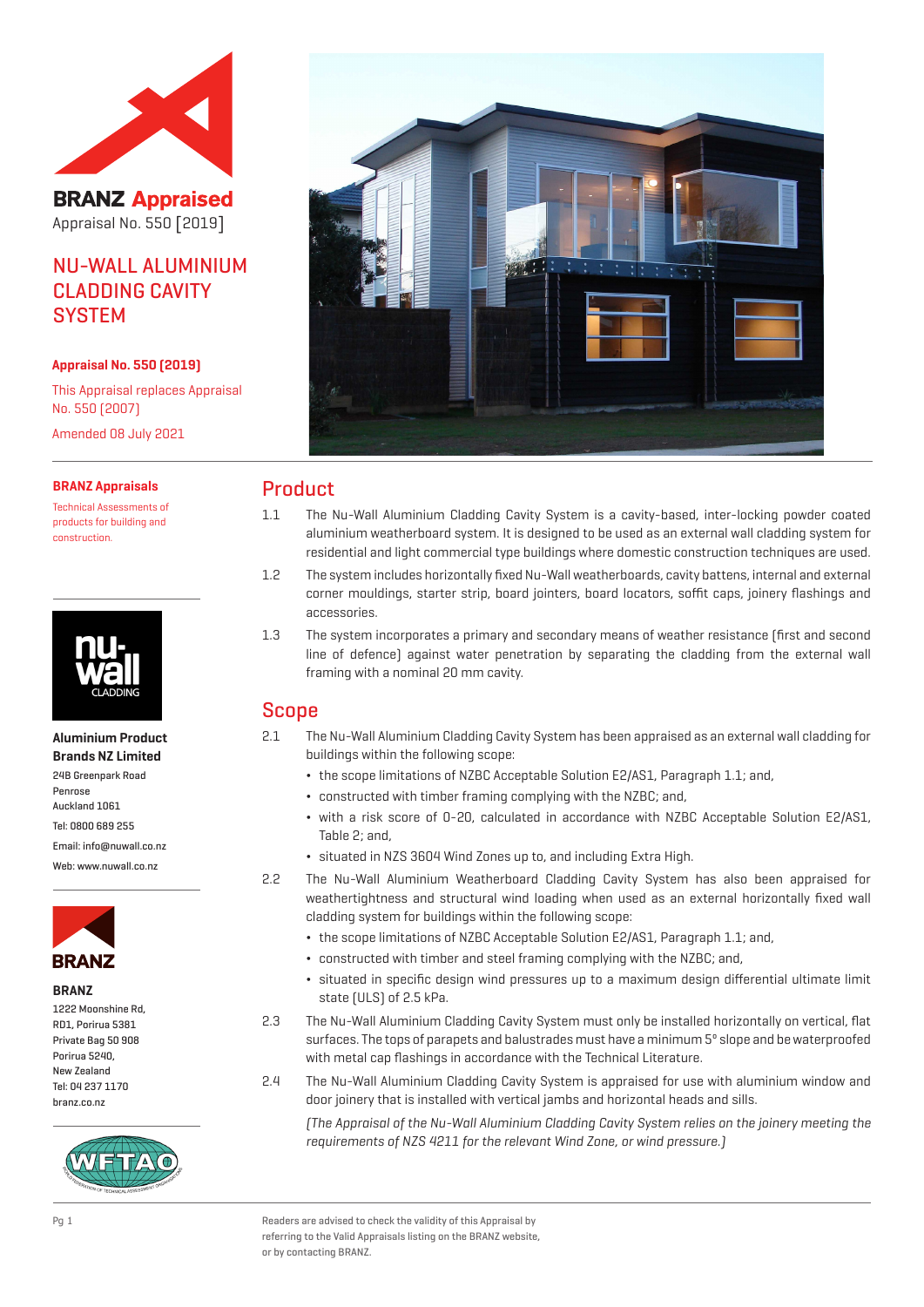Appraisal No. 550 [2019]

**BRANZ Appraised** 

# Building Regulations

### **New Zealand Building Code (NZBC)**

3.1 **In the opinion of BRANZ, the Nu-Wall Aluminium Cladding Cavity System if designed, used, installed and maintained in accordance with the statements and conditions of this Appraisal, will meet the following provisions of the NZBC:**

**Clause B1 STRUCTURE:** Performance B1.3.1, B1.3.2 and B1.3.4. The Nu-Wall Aluminium Cladding Cavity System meets the requirements for loads arising from self-weight, wind and impact [i.e.] B1.3.3 (a), (h) and (j)]. See Paragraphs 9.1 - 9.3.

**Clause B2 DURABILITY:** Performance B2.3.1 (b), 15 years. The Nu-Wall Aluminium Cladding Cavity System meets this requirement. See Paragraphs 10.1 -10.3.

**Clause E2 EXTERNAL MOISTURE:** Performance E2.3.2. The Nu-Wall Aluminium Cladding Cavity System meets this requirement. See Paragraphs 14.1 - 14.5.

**Clause F2 HAZARDOUS BUILDING MATERIALS:** Performance F2.3.1. The Nu-Wall Aluminium Cladding Cavity System meets this requirement and will not present a health hazard to people.

# Technical Specification

4.1 System components and accessories for the Nu-Wall Aluminium Cladding Cavity System, which are supplied by Aluminium Product Brands NZ Limited, are:

#### **Nu-Wall Weatherboards**

- ¬ Nu-Wall weatherboards are produced in a variety of profiles with covers ranging from 100 200 mm and are powder coated or anodised on the exposed surfaces. When installed, the cladding is effectively 14.5 mm thick. Nu-Wall weatherboards are supplied in 6.0 m lengths as standard, but can be supplied up to 9.0 m long.
- ¬ Nu-Wall weatherboards are manufactured from 6063 T5 or 6060 T5 aluminium alloy. The boards and accessories are extruded, cut to length then either powder coated or anodised.

#### **Accessories**

- ¬ AliBat battens extruded aluminium structural cavity battens. The battens are pre-drilled for fixing and are available mill-finished or powder coated in 5.8 m lengths.
- ¬ Starter strip an extruded aluminium profile used to locate and secure the bottom of the first course of weatherboards. The starter strip is available in 6 m lengths.
- ¬ Base Channel an extruded aluminium profile used to locate and secure the bottom of the first course of weatherboards where the weatherboard has been longitudinally ripped. The base channel is available in 6 m lengths.
- ¬ External and internal corner moulding an extruded aluminium 90° two-piece internal corner mould and 90° two-piece external corner mould. The mouldings are powder coated or anodised and are available in 6 m lengths.
- ¬ Universal fixing bracket an extruded aluminium locator used to secure the top edge of individual weatherboard courses. The board locators are 45 mm long and are pre-drilled for fixing.
- ¬ J-Mould an extruded aluminium profile, powder coated or anodised and available in 6 m lengths.
- ¬ Board jointer an extruded aluminium two piece vertical jointer for jointing lengths of Nu-Wall weatherboard. The jointer is powder coated or anodised and is available in 6 m lengths.
- ¬ Nu-Wall jamb flashing an extruded aluminium two piece flashing to conceal the ends of the weatherboards at the jambs and sill of window and door trim openings. The jamb flashing is powder coated or anodised and is available in 6 m lengths.
- ¬ Nu-Wall weatherboard fixings (timber frame) 50 mm long, 8-gauge, Grade 304 stainless steel wood screws.
- ¬ AliBat fixings (timber frame) 50 mm long, 10-gauge, Grade 304 stainless steel screws with countersunk heads.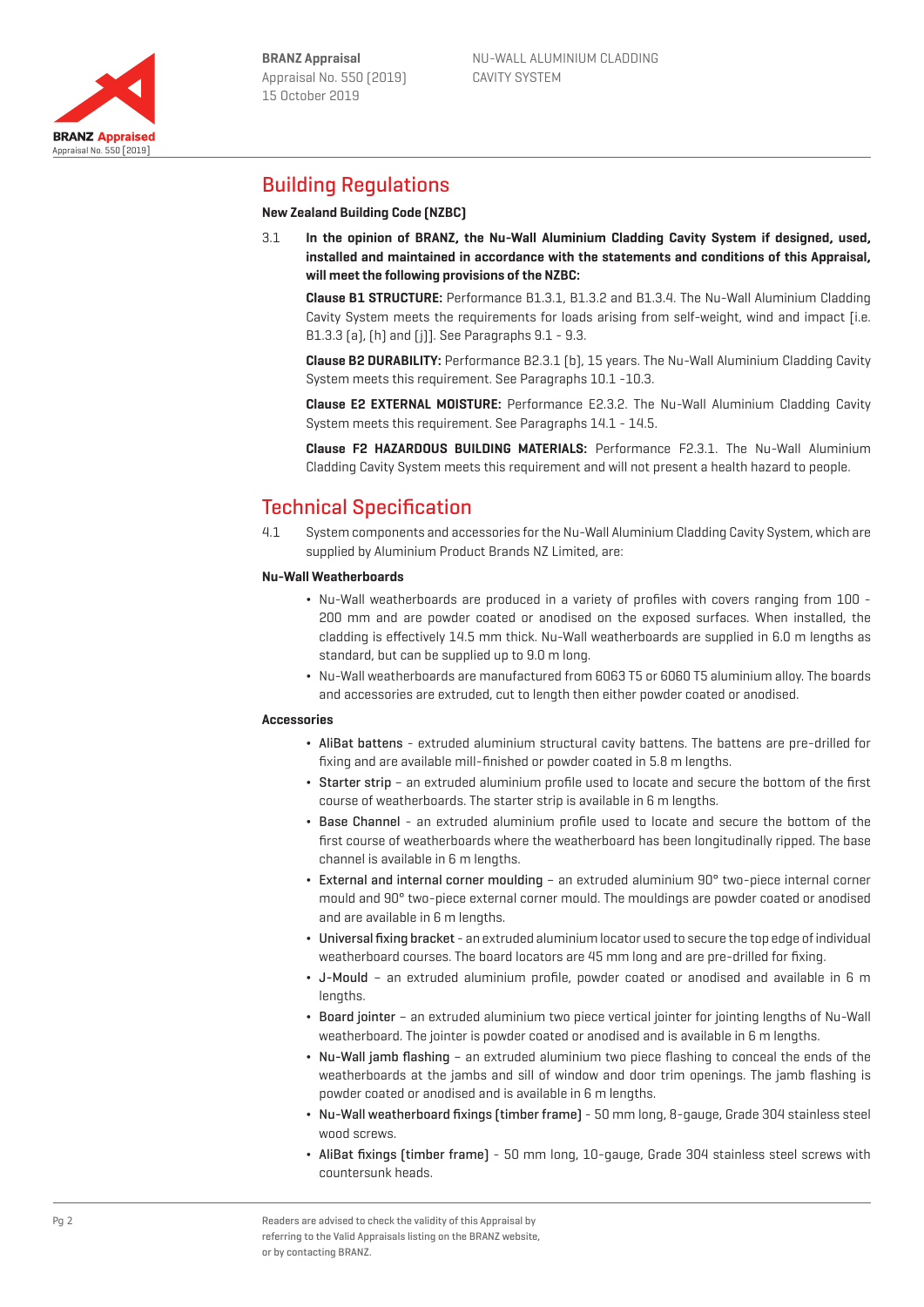

- ¬ Nu-Wall weatherboard, cavity batten, base channel and thermal break fixings (steel frame) self drilling 8-gauge or 10-gauge TEK screws to Class 3 of AS 3566.2. The screw length must allow a minimum 10 mm penetration through the steel frame.
- ¬ Starter and locator bracket fixings to AliBat battens 16 mm long, 10-gauge galvanised selfdrilling TEK screws to Class 3 of AS 3566.2.
- ¬ Foam seals and tape closed-cell polyethylene foam seals and tape cut to suit the weatherboard profile. The seals are used with internal and external corner mouldings and jamb flashings to create a weather resistant seal.
- ¬ Plastic soaker extruded polythene 110 mm wide with 2 mm upstands on each edge.
- ¬ Cavity batten barrier strip 50 mm wide medium density polyethylene (MDPE) tape supplied in rolls.
- 4.2 Accessories used with the Nu-Wall Aluminium Cladding Cavity System, which are supplied by the building contractor, are:
	- ¬ Flexible wall underlay building paper complying with NZBC Acceptable Solution E2/AS1, Table 23, or breather-type membranes covered by a valid BRANZ Appraisal for use as wall underlays.
	- ¬ Flexible wall underlay support polypropylene strap, 75 mm galvanised mesh, galvanised wire, or additional vertical battens for securing the flexible wall underlay in place and preventing bulging of the bulk insulation into the drainage cavity. (Note: mesh and wire galvanising must comply with AS/NZS 4534.)
	- ¬ Rigid wall underlay plywood or fibre cement sheet complying with NZBC Acceptable Solution E2/AS1, Table 23, or rigid sheathing covered by a valid BRANZ Appraisal for use as rigid air barrier systems.
	- ¬ Flexible sill and jamb flashing tape flexible flashing tapes complying with NZBC Acceptable Solution E2/AS1, Paragraph 4.3.11, or flexible flashing tapes covered by a valid BRANZ Appraisal for use around window and door joinery openings.
	- ¬ Cavity vent strip PVC or aluminium, punched with 3-5 mm holes or slots complying with NZBC Acceptable Solution E2/AS1, Paragraph 9.1.8.3.
	- ¬ Thermal break (steel frame) expanded polystyrene (EPS) in accordance with the requirements of NZBC Acceptable Solution E3/AS1, Paragraph 1.1.4 (d).
	- ¬ Timber cavity battens nominal 50 mm wide by 25 mm thick (minimum finished size of 45 mm wide by 18 mm thick) timber treated to Hazard Class H3.1, or cavity battens covered by a valid BRANZ Appraisal for use as a cavity batten system behind wall claddings.
	- $\bullet$  Timber cavity batten fixings (timber frame) 40 x 2.5 mm flat head hot-dipped galvanised nails.
	- Parapet and inter-storey flashings folded from aluminium.
	- ¬ Window and door joinery head flashing extruded or folded from aluminium to suit the window or door joinery opening.
	- ¬ Window and door trim cavity air seal air seals complying with NZBC Acceptable Solution E2/AS1, Paragraph 9.1.6, or self-expanding, moisture cure polyurethane foam air seals covered by a valid BRANZ Appraisal for use around window, door and other wall penetrations.
	- ¬ Flexible sealant sealant complying with NZBC Acceptable Solution E2/AS1, or sealant covered by a valid BRANZ Appraisal for use as a weather sealing sealant for exterior use.

# Handling and Storage

- 5.1 Handling and storage of all materials supplied by Nu-Wall Aluminium Cladding Ltd or the building contractor, whether on site or off site, is under the control of the building contractor. Nu-Wall weatherboards must be stacked flat, off the ground and supported on a level platform. They must be kept dry either by storing under cover or providing waterproof covers to the stack. Care must be taken to avoid damage to powder coated surfaces. Weatherboards must always be carried on edge.
- 5.2 Cavity battens and other accessories must be stored so they are kept clean, dry and undamaged. All accessories must be used within the maximum storage period recommended by the manufacturer.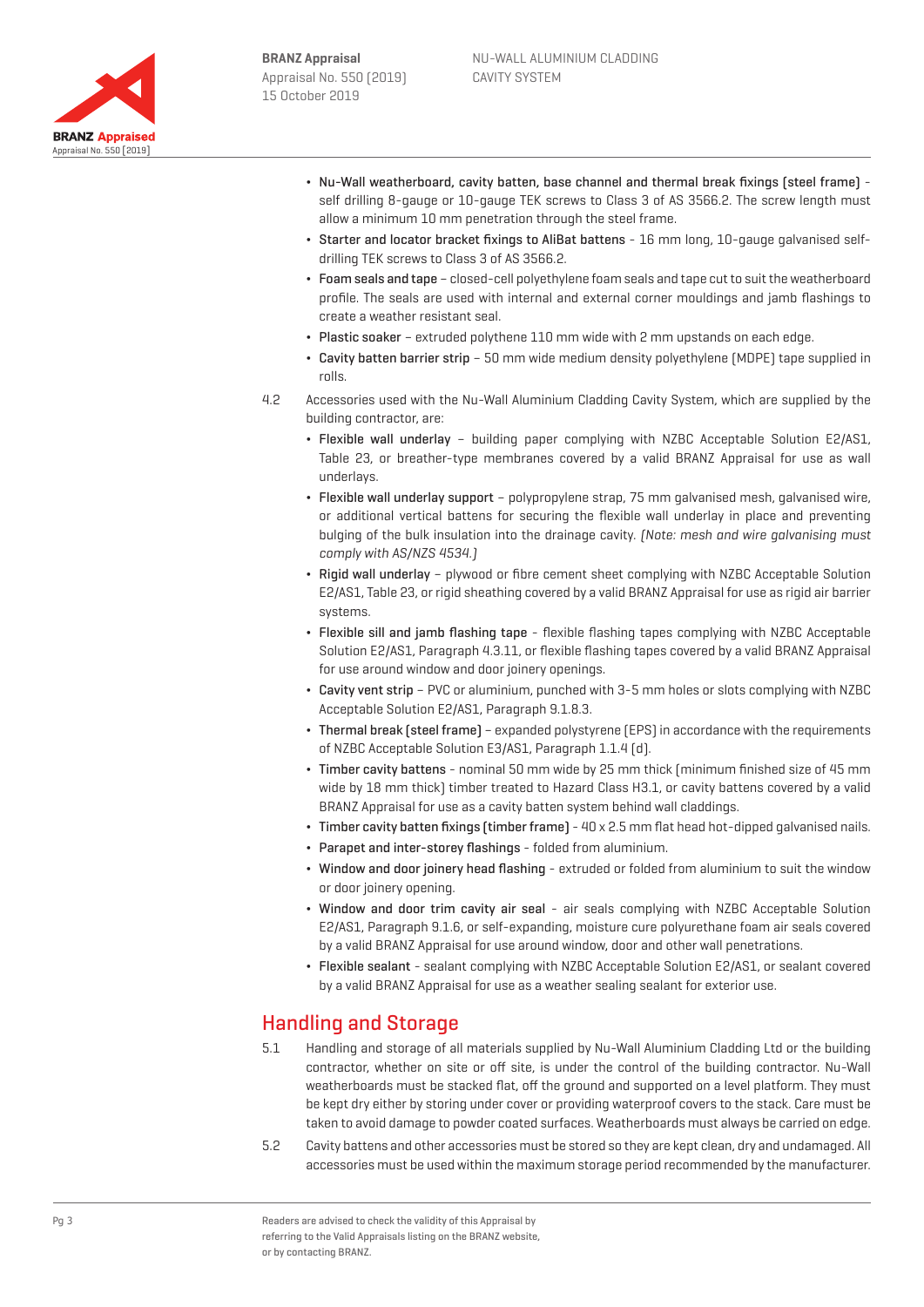

# Technical Literature

6.1 Refer to the Appraisals listing on the BRANZ website for details of the current Technical Literature for the Nu-Wall Aluminium Cladding Cavity System. The Technical Literature must be read in conjunction with this Appraisal. All aspects of design, use, installation and maintenance contained in the Technical Literature and within the scope of this Appraisal must be followed.

# Design Information

## Framing

## **Timber Treatment**

7.1 Timber wall framing behind the Nu-Wall Aluminium Cladding Cavity System must be treated as required by NZBC Acceptable Solution B2/AS1.

#### **Timber Framing**

- 7.2 Timber framing must comply with NZS 3604 for buildings or parts of buildings within the scope limitations of NZS 3604. Buildings or parts of buildings outside the scope of NZS 3604 must be to a specific design in accordance with NZS 3603 and AS/NZS 1170. Where specific design is required, the framing must be of at least equivalent stiffness to the framing provisions of NZS 3604. In all cases studs must be at maximum 600 mm centres. Dwangs must be fitted flush between the studs at maximum 800 mm centres.
- 7.3 Timber wall framing and cavity battens must have a maximum moisture content of 24% at the time of the cladding application.
- 7.4 Additional framing will be required at soffits, internal and external corners, vertical joints and window and door openings for the support and fixing of Nu-Wall weatherboards.

### **Steel Framing**

- 7.5 Steel framing must be to a specific design meeting the requirements of the NZBC.
- 7.6 The minimum framing specification is 'C' section studs and nogs of overall section size of 75 mm web and 32 mm flange. Steel thickness must be minimum 0.55 mm.
- 7.7 In all cases, studs must be at maximum 600 mm centres. Dwangs must be fitted flush between the studs at maximum 800 mm centres.

## General

- 8.1 When the Nu-Wall Aluminium Cladding Cavity System is used for specifically designed buildings up to design differential 2.5 kPa ULS wind pressure, only the weathertightness aspects of the cladding and maximum framing centres are within the scope of this Appraisal. All other aspects of the building need to be specifically designed and are outside the scope of this Appraisal.
- 8.2 Punchings in the cavity vent strip must provide a minimum ventilation opening area of 1000 mm<sup>2</sup> per lineal metre of wall in accordance with the requirements of NZBC Acceptable Solution E2/AS1, Paragraph 9.1.8.3 (b).
- 8.3 The ground clearance to finished floor levels as set out in NZS 3604 must be adhered to at all times. At ground level paved surfaces, such as footpaths, must be kept clear of the bottom edge of the cladding system by a minimum of 100 mm, and unpaved surfaces by 175 mm in accordance with the requirements of NZBC Acceptable Solution E2/AS1, Table 18.
- 8.4 At deck or low pitch roof/wall junctions, the bottom edge of the Nu-Wall weatherboards must be kept clear of any adjacent surface, or above the top surface of any adjacent roof flashing by a minimum of 35 mm in accordance with the requirements of NZBC Acceptable Solution E2/AS1, Paragraph 9.1.3.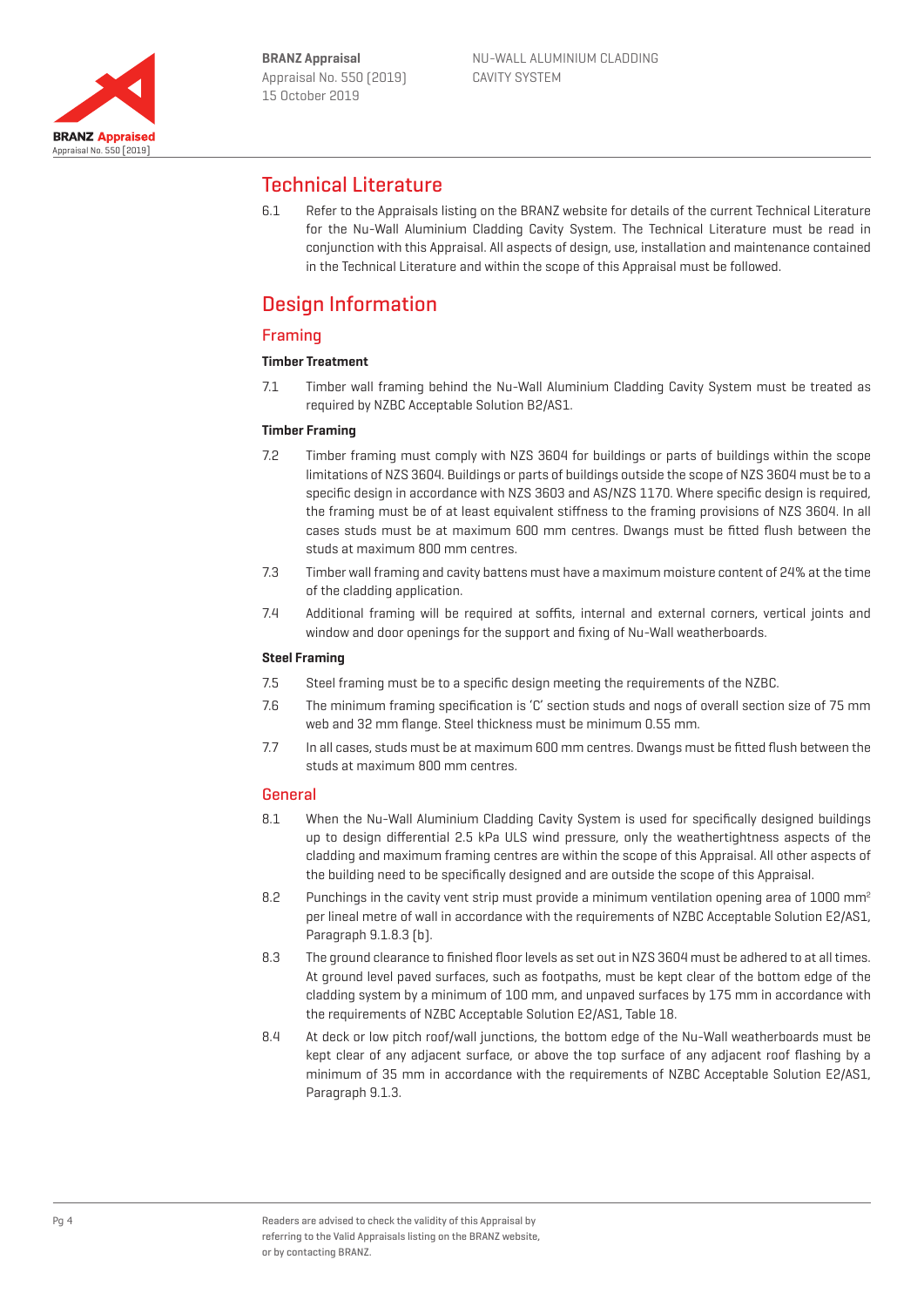

- 8.5 All external walls of buildings must have barriers to airflow in the form of interior linings with all joints stopped for wind zones up to and including Very High, and rigid underlays for buildings in the Extra High wind zone and specifically designed buildings up to 2.5 kPa design differential ULS wind pressure. Unlined gables and walls must incorporate a rigid sheathing or an air barrier which meets the requirements of NZBC Acceptable Solution E2/AS1, Table 23. For attached garages, wall underlays must be selected in accordance with NZBC Acceptable Solution E2/AS1, Paragraph 9.1.3.4. Where rigid underlays are used, the cavity batten fixing lengths must be increased by a minimum of the thickness of the underlay.
- 8.6 Where penetrations through the Nu-Wall Aluminium Cladding Cavity System are wider than the cavity batten spacing, allowance must be made for airflow between adjacent cavities. A minimum 10 mm gap must be left between the bottom of the vertical cavity batten and the flashing to the opening.
- 8.7 Inter-storey junctions must be constructed in accordance with the Technical Literature. Inter-storey joints must be provided to limit continuous cavities to the lesser of 2-storeys or 7 metres in height, in accordance with the requirements of NZBC Acceptable Solution E2/AS1, Paragraph 9.1.9.4 (b).
- 8.8 Where the Nu-Wall Aluminium Cladding Cavity System abuts other cladding systems, designers must detail the junction to meet their own requirements and the performance requirements of the NZBC. Details not included with the Technical Literature have not been assessed and are outside the scope of this Appraisal.

## Structure

9.1 The mass of the Nu-Wall Aluminium Cladding Cavity System when installed on the wall is approximately 6 kg/m<sup>2</sup>. The Nu-Wall Aluminium Cladding Cavity System is therefore considered a light wall cladding in terms of NZS 3604.

#### **Impact Resistance**

9.2 The Nu-Wall Aluminium Cladding Cavity System has good resistance to hard and soft body impacts likely to be encountered in normal residential use, although some chipping of the finish could occur. The likelihood of impact damage to the system when used in light commercial situations should be considered at the design stage, and appropriate protection such as the installation of bollards and barriers should be considered for vulnerable areas.

#### **Wind Zones**

9.3 The Nu-Wall Aluminium Wall Cladding Cavity System is suitable for use in all Wind Zones of NZS 3604, up to and including Extra High where buildings are designed to meet the requirements of NZBC Acceptable Solution E2/AS1, Paragraph 1.1, or up to design differential 2.5 kPa ULS wind pressure where buildings are specifically designed.

## **Durability**

#### **Serviceable Life**

- 10.1 The Nu-Wall Aluminium Cladding Cavity System is expected to have a serviceable life of at least 25 years provided the system is maintained in accordance with this Appraisal.
- 10.2 On exposure to the environment, the powder coating will gradually lose gloss and coloured coatings will slowly fade.
- 10.3 Microclimatic conditions, including geothermal hot spots, industrial contamination and corrosive atmospheres, and contamination from agricultural chemicals or fertilisers can convert mildly corrosive atmosphere into aggressive environments for fasteners. The galvanised TEK screws for fixing to steel framing and AliBat battens must only be used in hidden areas within NZS 3604 corrosion zones B and C. The fixing of Nu-Wall Aluminium Cladding Cavity System in areas subject to microclimatic conditions requires specific design in accordance with NZS 3604, Paragraph 4.2.4, and is outside the scope of this Appraisal.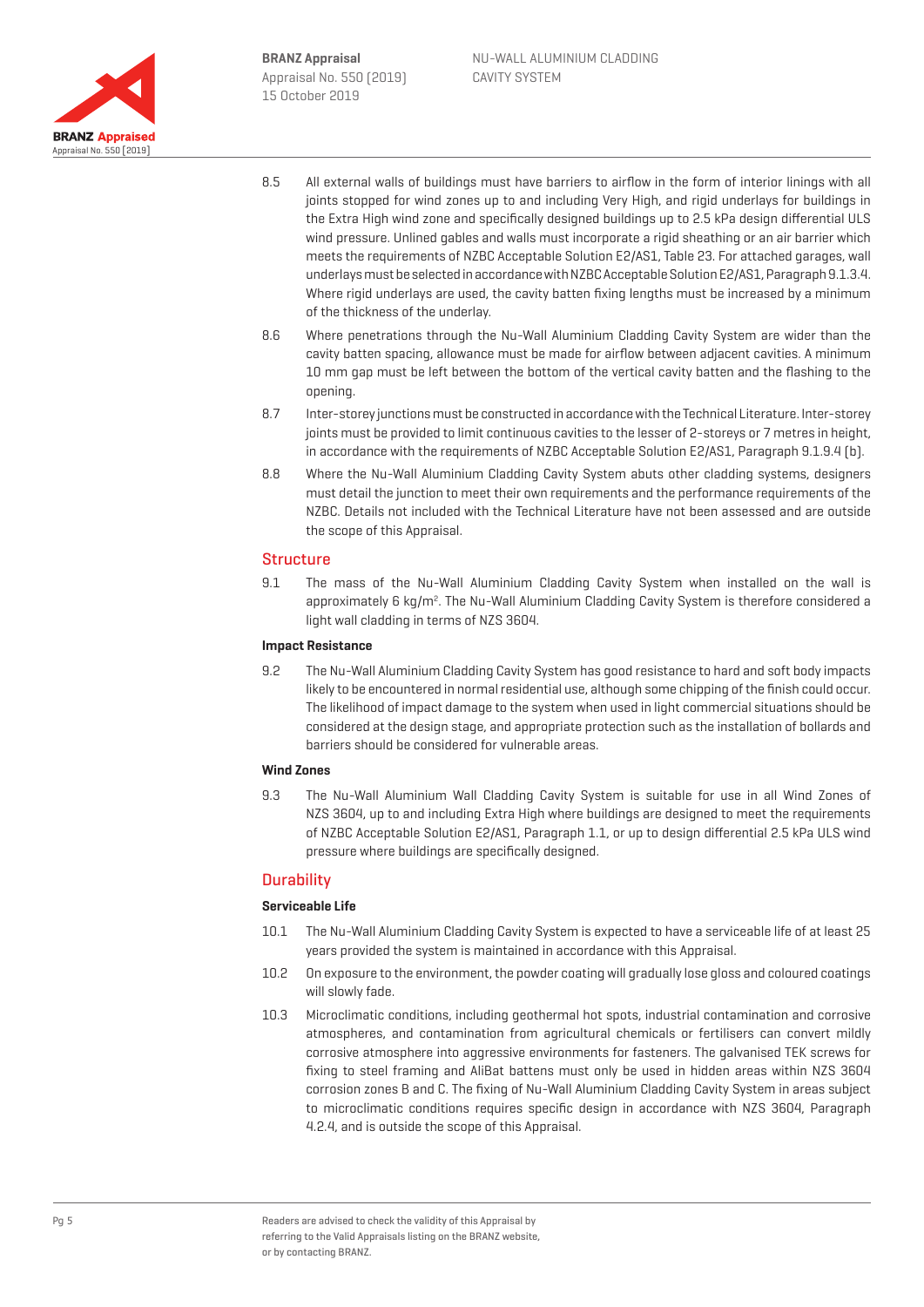

### Maintenance

- 11.1 Regular maintenance is essential for Nu-Wall Aluminium Cladding Cavity System installations to continue to meet the NZBC durability performance provision and to maximise their serviceable life.
- 11.2 Annual inspections must be made to ensure that all aspects of the cladding system, including flashings and any sealed joints remain in a weathertight condition. Any damaged areas or areas showing signs of deterioration which would allow water ingress, must be repaired immediately. Sealant and the like must be repaired in accordance with the sealant manufacturer's instructions. Regular cleaning (at least every 2 years) of the powder coating with water and a mild detergent is required to remove grime, dirt and organic growth, to maximise the life and appearance of the cladding. More frequent washing may be required in harsh environments (e.g. coastal marine, industrial or geothermal). Repainting of the powder coating may be considered necessary at some stage during the life of the cladding in order to restore the appearance of the cladding. Repainting must be carried out in accordance with the paint manufacturer's instructions for treatment of aged powder coated aluminium.
- 11.3 Minimum ground clearances as set out in this Appraisal must be maintained at all times during the life of the cladding. (Failure to adhere to the minimum ground clearances given in this Appraisal and the Technical Literature will adversely affect the long term durability of the Nu-Wall Aluminium Cladding Cavity System.)

#### Control of External Fire Spread

#### **Vertical Fire Spread**

12.1 This Appraisal only covers buildings 10 m or less in height. NZBC Functional Requirement C3.2 identifies that external vertical fire spread to upper floors only needs to be considered for buildings with a building height greater than 10 m. Control of external vertical fire spread is therefore outside the scope of this Appraisal.

#### **Horizontal Fire Spread**

- 12.2 Nu-Wall weatherboards are composed entirely of aluminium and are therefore defined as noncombustible, as per NZBC Acceptable Solution C/AS2 Definitions. When Nu-Wall weatherboards are uncoated or have a directly applied surface finish of no more that 1.0 mm in thickness, they can be used within 1 m of the relevant boundary. This meets the requirements of Paragraph 5.4 of NZBC Acceptable Solution C/AS1 and Paragraph 5.8.2 a) of NZBC Acceptable Solution C/AS2.
- 12.3 Refer to NZBC Acceptable Solutions C/AS1 and C/AS2, and Verification Method C/VM2 for fire resistance rating and control of external fire spread requirements for external walls.

#### Prevention of Fire Occurring

13.1 Nu-Wall weatherboards are considered a non-combustible material and need not be separated from heat sources such as fire places, heating appliances, flues and chimneys. However, when used in conjunction with, or attached to heat sensitive materials, the heat sensitive material must be separated from fireplaces, heating appliances, flues and chimneys. Part 7 of NZBC Acceptable Solutions C/AS1 and C/AS2, and NZBC Verification Method C/VM1 provide methods for separation and protection of combustible materials from heat sources.

#### External Moisture

- 14.1 The Nu-Wall Aluminium Cladding Cavity System, when installed in accordance with this Appraisal and the Technical Literature prevents the penetration of moisture that could cause undue dampness or damage to building elements.
- 14.2 The cavity must be sealed off from the roof and sub-floor space to meet compliance with NZBC Clause E2.3.5.
- 14.3 The Nu-Wall Aluminium Cladding Cavity System allows excess moisture present at the completion of construction to be dissipated without permanent damage to building elements to meet compliance with NZBC Clause E2.3.6.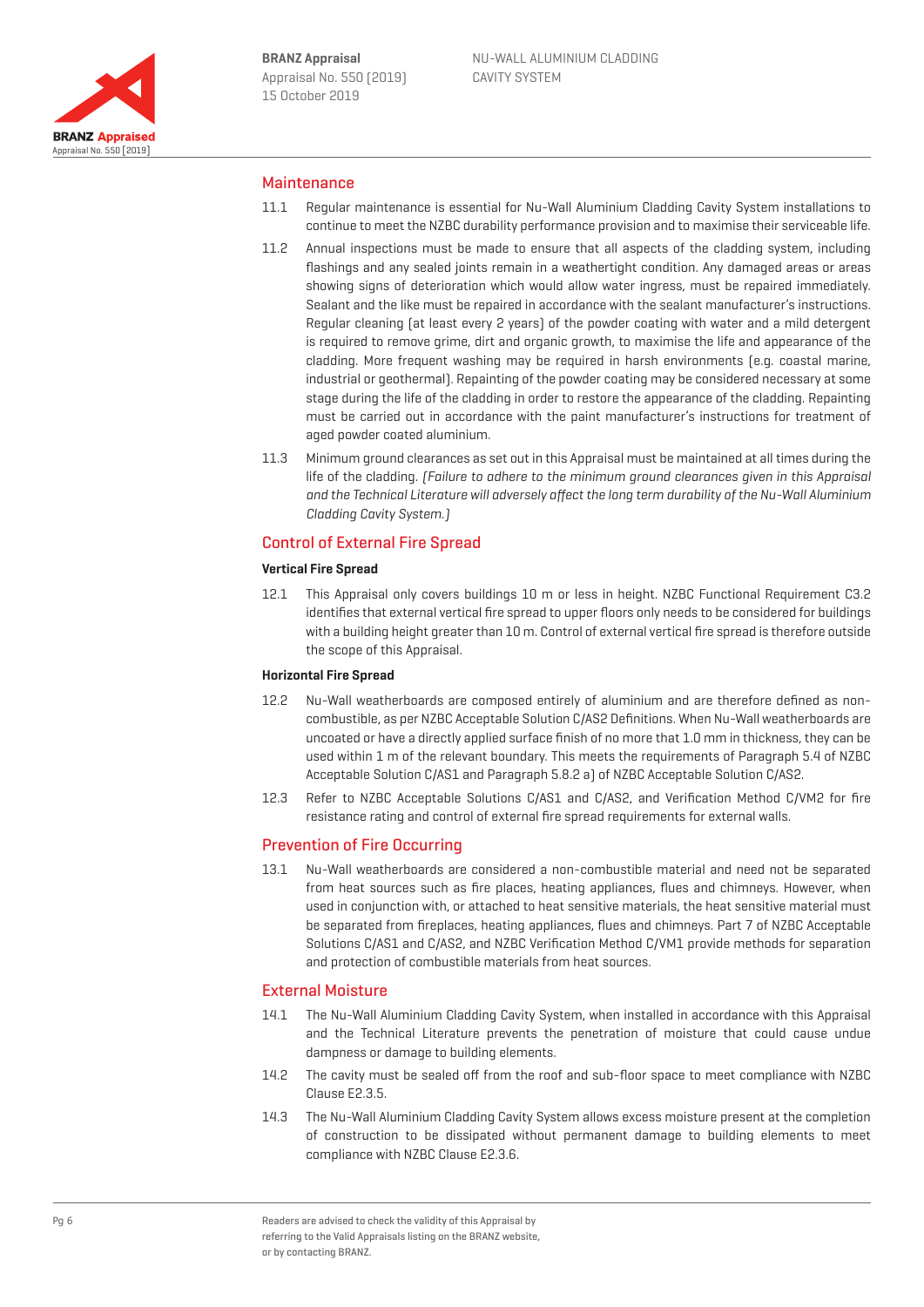

- 14.4 The details given in the Technical Literature for weather sealing are based on the design principle of having a first and second line of defence against moisture entry for all joints, penetrations and junctions. The ingress of moisture must be excluded by detailing joinery and wall interfaces as shown in the Technical Literature. Weathertightness details that are developed by the designer are outside the scope of this Appraisal and are the responsibility of the designer for compliance with the NZBC.
- 14.5 The use of the Nu-Wall Aluminium Cladding Cavity System where there is a designed cavity drainage path for moisture that penetrates the cladding, does not reduce the requirement for junctions and penetrations to remain weather resistant.

## Internal Moisture

#### **Water Vapour**

- 15.1 The Nu-Wall Aluminium Cladding Cavity System is not a barrier to the passage of water vapour, and when installed in accordance with this Appraisal and the Technical Literature will not create or increase the risk of moisture damage resulting from condensation. Refer to Paragraphs 15.2 and 15.3 for specific requirements for steel framed buildings.
- 15.2 Where the Nu-Wall Aluminium Cladding Cavity System is installed over a steel frame, an expanded polystyrene thermal break must be installed over the building underlay over each steel member to provide a thermal break in accordance with the requirements of NZBC Acceptable Solution E3/AS1, Paragraph 1.1.4 (d).
- 15.3 The cavity battens and the rest of the Nu-Wall Aluminium Cladding Cavity System is then installed over the top of the thermal break in accordance with the Technical Literature and this Appraisal.

## Installation Information

## Installation Skill Level Requirements

16.1 All design and building work must be carried out in accordance with the Nu-Wall Aluminium Cladding Cavity System Technical Literature and this Appraisal by competent and experienced tradespersons conversant with the Nu-Wall Aluminium Cladding Cavity System. Where the work involves Restricted Building Work (RBW) this must be completed by, or under the supervision of, a Licensed Building Practitioner (LBP) with the relevant License class.

#### System Installation

#### **Building Underlay and Flexible Sill and Jamb Tape Installation**

17.1 The selected building underlay and flexible sill and jamb tape system must be installed by the building contractor in accordance with the underlay and tape manufacturer's instructions prior to the installation of the cavity battens and the rest of the Nu-Wall Aluminium Cladding Cavity System. Flexible building underlay must be installed horizontally and be continuous around corners. Underlay must be lapped 75 mm minimum at horizontal joints and 150 mm minimum over studs at vertical joints. Generic rigid sheathing materials must be installed in accordance with NZBC Acceptable Solution E2/AS1 and be overlaid with a flexible wall underlay. Proprietary systems shall be installed in accordance with the manufacturer's instructions. Particular attention must be paid to the installation of the building underlay and sill and jamb tapes around window and door openings to ensure a continuous seal is achieved and all exposed wall framing in the opening is protected.

#### **Cavity Battens**

- 17.2 Cavity battens must be installed over the building underlay to the wall framing at maximum 600 mm centres where the studs are at maximum 600 mm centres or at 400 mm centres where the studs are at 400 mm centres.
- 17.3 Timber battens must be fixed in place with 40 x 2.5 mm hot-dipped galvanised flat head nails at maximum 800 mm centres. AliBat battens must be fixed in place with 10-gauge x 50 mm long stainless steel screws with countersunk heads to match the pre-drilled holes in the aluminium battens.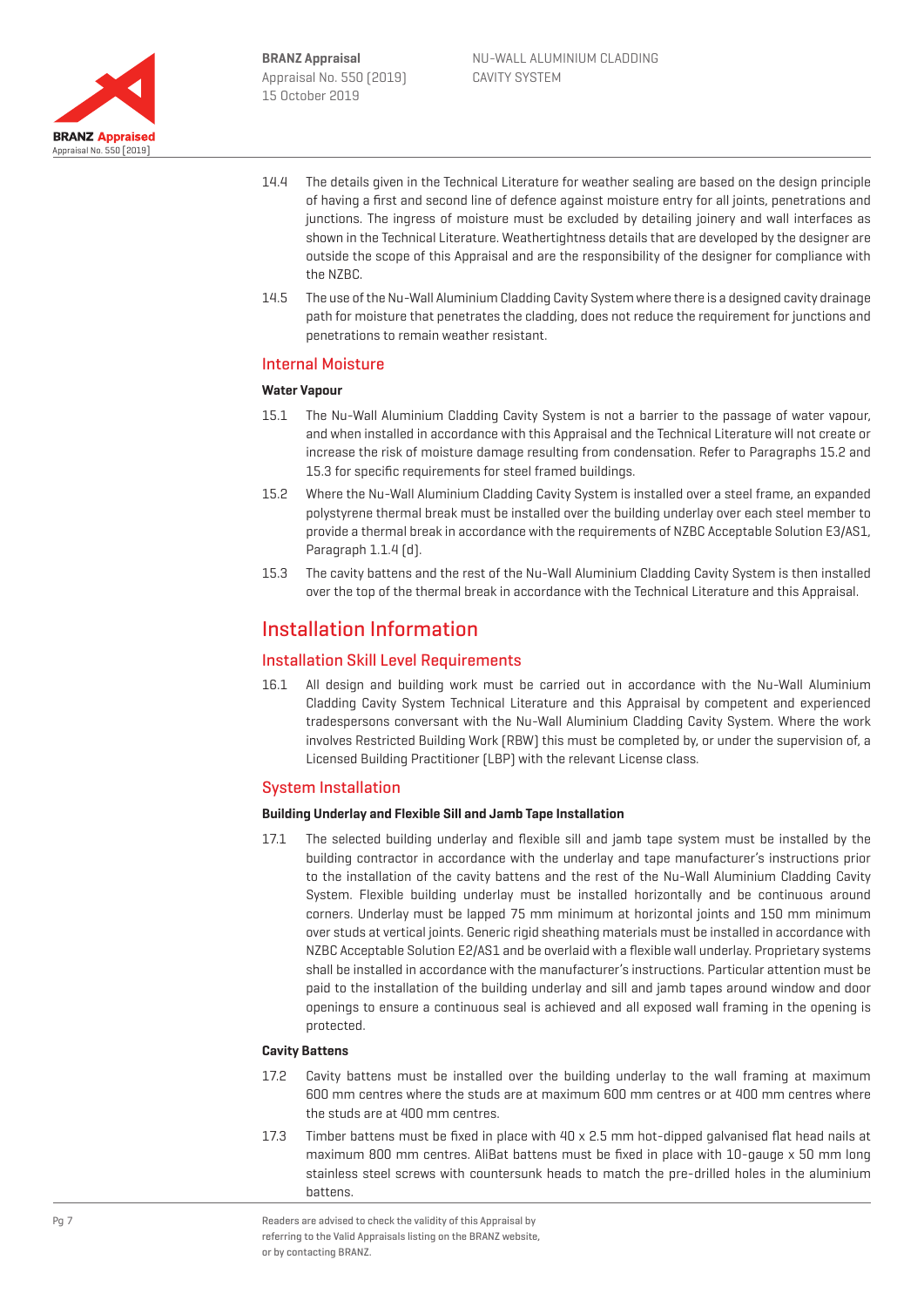



17.4 Where studs are at greater than 450 mm centres and a flexible wall underlay is being used, a building underlay support must be installed over the underlay at maximum 300 mm centres horizontally.

#### **Aluminium Joinery Installation**

17.5 Aluminium joinery and associated head flashings must be installed by the building contractor in accordance with the Technical Literature. A 7.5-10 mm nominal gap must be left between the joinery reveal and the wall framing so a PEF rod and air seal can be installed after the joinery has been secured in place.

#### **Nu-Wall Aluminium Weatherboard Installation**

- 17.6 Nu-Wall weatherboards may be cut on site by power saw fitted with an aluminium cutting blade. Holes and cut-outs may be formed by drilling a number of holes around the perimeter of the opening required, or by using a holesaw suitable for cutting aluminium.
- 17.7 Before the weatherboards and starter strip are installed, the cavity batten barrier strip must be stapled to the face of timber cavity battens to isolate the treated batten and the aluminium weatherboard and accessories.
- 17.8 Nu-Wall weatherboards must be installed starting at the bottom of the wall. The first course of weatherboards must overhang the bottom plate by a minimum of 50 mm. If there is more than one starting level, work from the lowest point up to the next level and try to ensure a joint in the boards coincides with the higher starting level.
- 17.9 Fix the base section of the corner mouldings in place. The corner mouldings must be continuous in length from the underside of the first weatherboard course to the soffit, top of the wall or interstorey joint.
- 17.10 When the wall being clad is longer than the length of the weatherboard, the base section of the board jointer must be fixed in place over a double width cavity batten directly over a double stud. The jointer must be fixed plumb and must be continuous from the underside of the first weatherboard course to the soffit, top of the wall or inter-storey joint.
- 17.11 The starter strip must be fixed through the cavity battens to the wall framing behind the first course of weatherboards. The starter strip must be fixed level and a gap must be maintained between each end of the starter strip and the corner moulds or board jointer.
- 17.12 Nu-Wall weatherboards are cut to length allowing a 1 mm gap per metre of board for expansion. The first course of weatherboards must be locked into the starter strip and must then be secured at the top of the board with universal fixing brackets fixed through the cavity battens to the stud at maximum 600 mm centres. Ensure that the fixing bracket engages correctly with the fixing fin of the board and that the board is held firmly with no downward pressure on it. This should eliminate distortion or cupping of the weatherboard.
- 17.13 Subsequent courses of weatherboards must be locked into the channel of the board below, and must be secured at the top of the board with universal fixing brackets fixed through the cavity batten to the stud at maximum 600 mm centres.
- 17.14 Board fixing into timber framing is carried out using 50 mm long, 8-gauge stainless steel screws. Fixing into steel framing is carried out with self-drilling 8-gauge or 10-gauge galvanised TEK screws.
- 17.15 Window and door joinery flashings must be installed in accordance with the Technical Literature.

#### **Finishing**

17.16 The Nu-Wall Aluminium Cladding Cavity System is pre-finished and does not require painting at the completion of installation. Touch up of scratches and the like must be completed in accordance with the instructions of Nu-Wall Aluminium Cladding Ltd.

#### **Inspections**

17.17 The Technical Literature must be referred to during the inspection of the Nu-Wall Aluminium Wall Cladding Cavity System installations.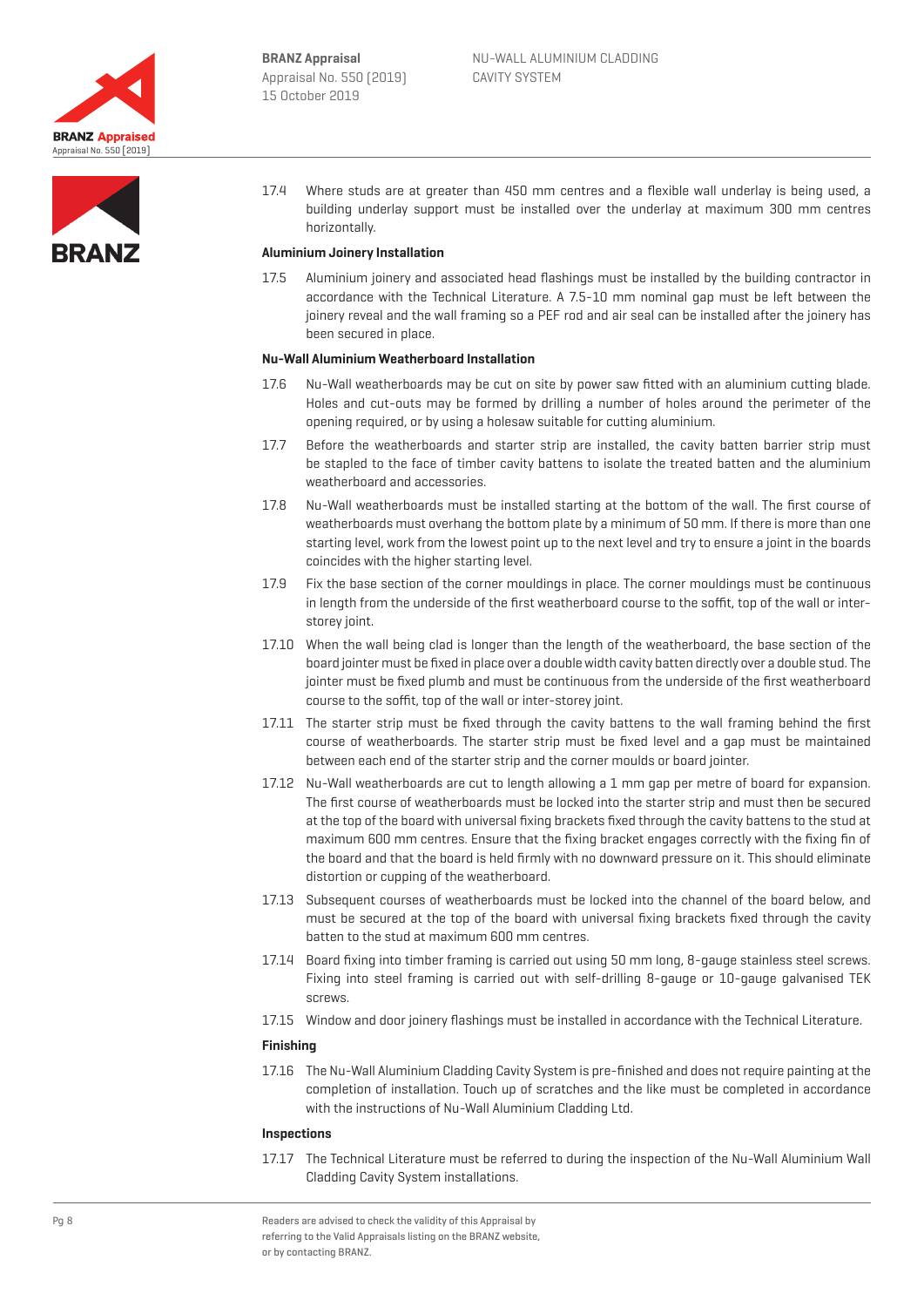



## Health and Safety

18.1 Hearing and eye protection must be worn while cutting Nu-Wall weatherboards and accessories.

# Basis of Appraisal

The following is a summary of the technical investigations carried out:

## **Tests**

- 19.1 The following testing on the Nu-Wall Aluminium Cladding Cavity System has been completed by BRANZ:
	- ¬ BRANZ expert opinion on NZBC E2 code compliance for the Nu-Wall Aluminium Cladding Cavity System was based on testing and evaluation of all details within the scope and as stated within this Appraisal. The Nu-Wall Aluminium Cladding Cavity System was tested to the E2/VM1 (as contained within NZBC Clause E2, Amendment 4). The testing assessed the performance of the foundation detail, window head, jamb and sill details, meter box head, jamb and sill details, vertical board joints, internal and external corners and parapet cap. In addition to the weathertightness test, the details contained within the Technical Literature have been reviewed, and an opinion has been given by BRANZ technical experts that the system will meet the performance levels of Acceptable Solution E2/AS1 for drained cavity claddings.
	- ¬ Wind face load and fastener pull through testing. BRANZ determined design wind suction pressures, and by comparing these pressures with AS/NZS 1170 pressure coefficients, the fixing requirements were determined for timber and steel framed walls.

## Other Investigations

- 20.1 Structural and durability opinions have been provided by BRANZ technical experts.
- 20.2 Site inspections have been carried out by BRANZ to assess the practicability of installation, and to examine completed installations.
- 20.3 The Technical Literature for the Nu-Wall Aluminium Cladding Cavity System has been examined by BRANZ and found to be satisfactory.

## **Ouality**

- 21.1 The manufacture of Nu-Wall weatherboards and aluminium accessories has been examined by BRANZ, and details regarding the quality and composition of the materials used were obtained by BRANZ and found to be satisfactory.
- 21.2 The quality of materials, components and accessories supplied by Aluminium Product Brands NZ Limited is the responsibility of Aluminium Product Brands NZ Limited.
- 21.3 Quality of installation on site of components and accessories supplied by Aluminium Product Brands NZ Limited and the building contractor is the responsibility of the installer.
- 21.4 Designers are responsible for the building design, and building contractors are responsible for the quality of installation of framing systems and joinery, building wraps, flashing tapes, airseals, joinery head flashings and cavity battens in accordance with the instructions of Aluminium Product Brands NZ Limited.
- 21.5 Sub-trades are responsible for installation of penetrations, flashings etc that are relevant to their trade in accordance with the Nu-Wall Aluminium Cladding Cavity System Technical Literature.
- 21.6 Building owners are responsible for the maintenance of the Nu-Wall Aluminium Cladding Cavity System in accordance with the instructions of Aluminium Product Brands NZ Limited.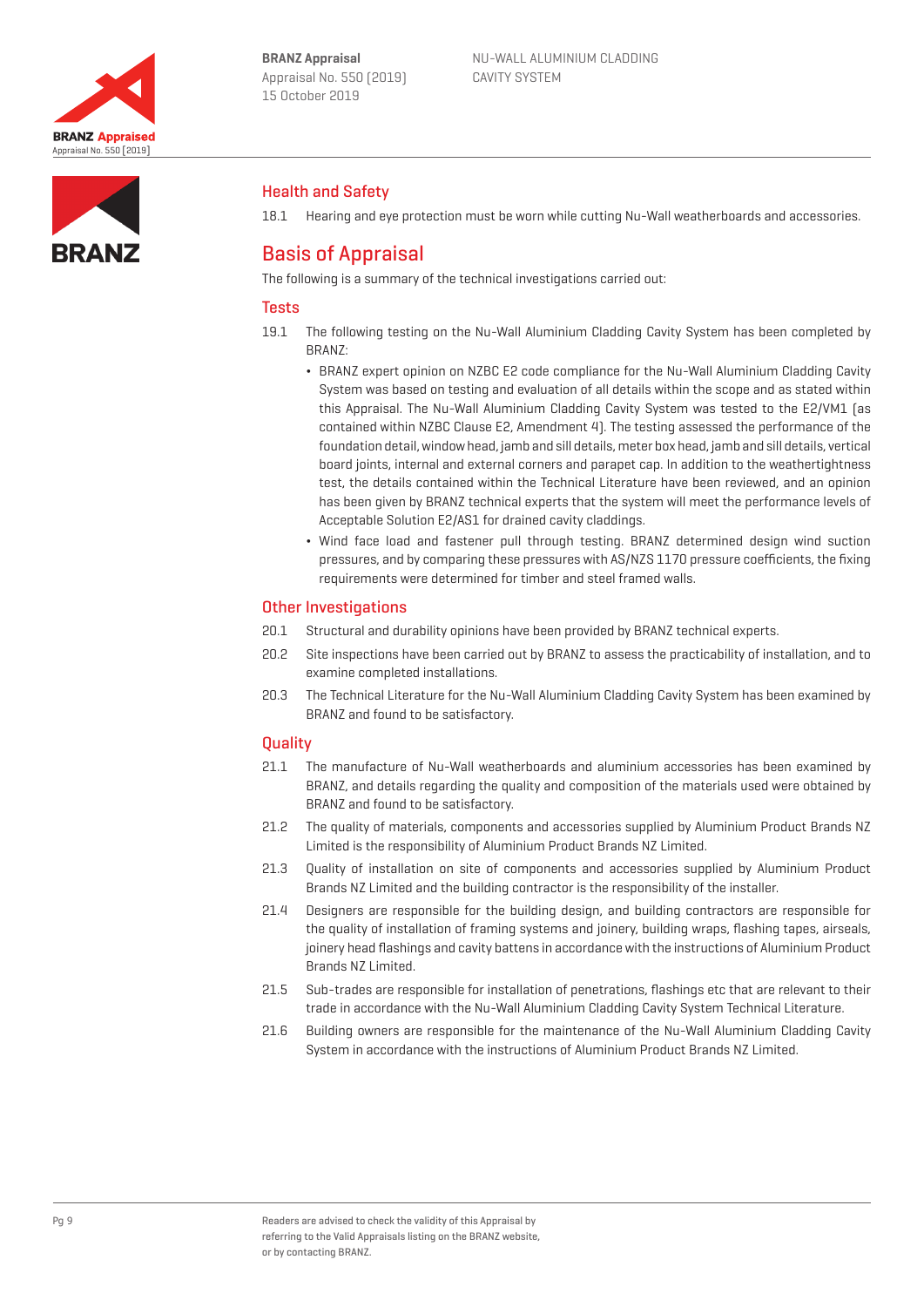



# Sources of Information

- ¬ AS/NZS 1170: 2002 Structural design actions General principles.
- ¬ NZS 3602: 2003 Timber and wood-based products for use in building.
- ¬ NZS 3603: 1993 Timber Structures Standard
- ¬ NZS 3604: 2011 Timber-framed buildings.
- ¬ NZS 4211: 2008 Specification for performance of windows.
- ¬ Ministry of Business, Innovation and Employment Record of amendments Acceptable Solutions, Verification Methods and handbooks.
- ¬ The Building Regulations 1992.

# Amendments

## Amendment No. 1, dated 08 July 2021

This Appraisal has been amended to update the Appraisal Holders address.